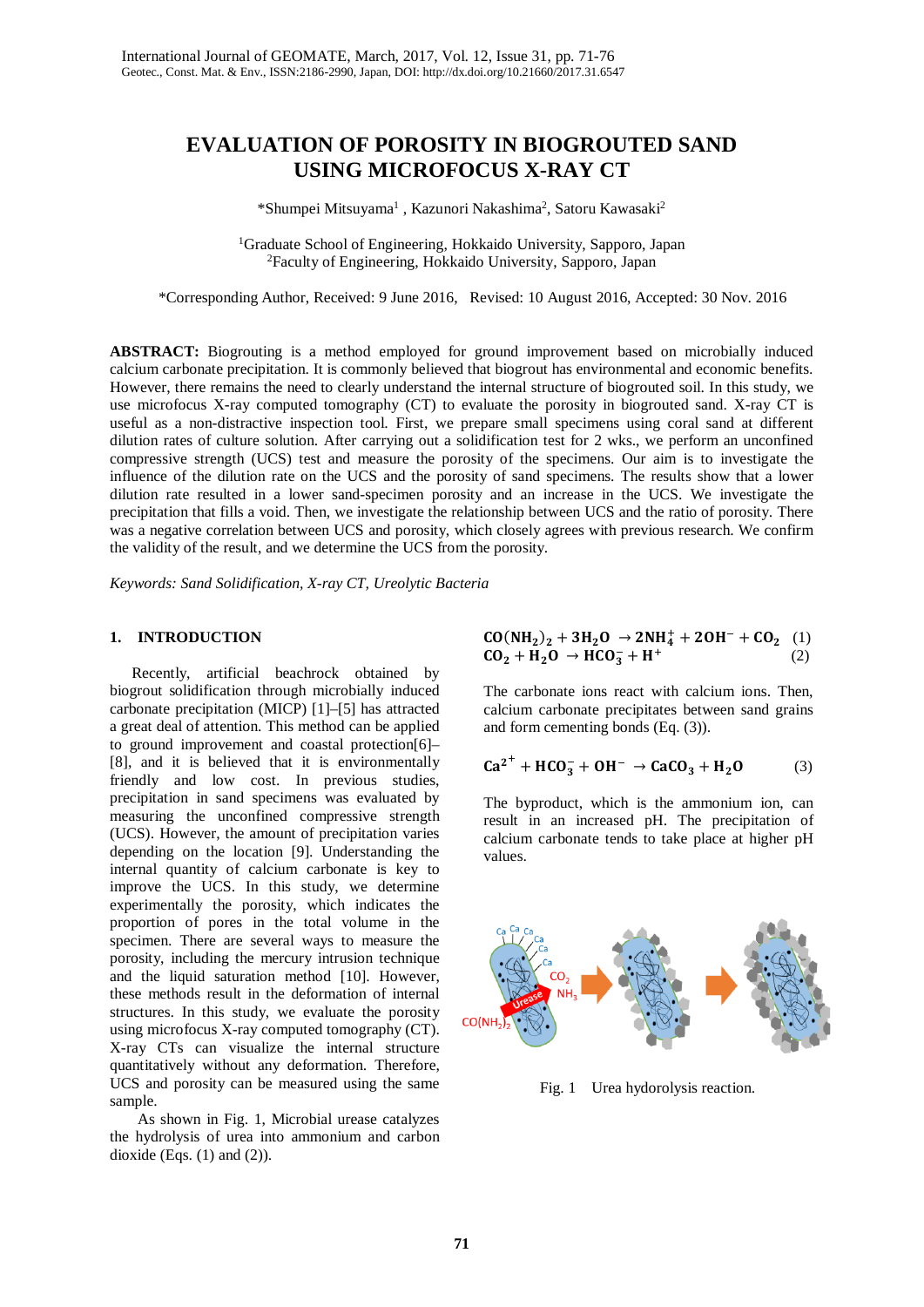#### **2. METHOD**

We used *Pararhodobacter* sp., which was isolated from the beach sand in Sumuide, Nago, Okinawa, Japan [11]. The grain size is shown in Fig. 2. We obtained 1 g of bacteria cultivated on ZoBell 2216E plate medium (polypeptone 5.0 g/L, yeast extract 1.0 g, and FePO<sub>4</sub> 0.1 g/L with artificial seawater) for 72 h and placed it in 100 mL of ZoBell medium solution. Then, we shook it at 30°C, 160 rpm for 24 h. In the meanwhile, 40 g of coral sand was dried at 110°C for 24h.

Table 1 Composition of cementation solution (solvent: artificial seawater).

| Reagent                           | Content $(g/L)$ |
|-----------------------------------|-----------------|
| Nutrient broth                    | 3.00            |
| NH4Cl                             | 10.00           |
| NaHCO <sub>3</sub>                | 2.12            |
| CO(NH <sub>2</sub> ) <sub>2</sub> | 30.00           |
| CaCl2                             | 55.5            |

We separated the cells by centrifugation at 30°C, 3000 rpm for 10 min. We extracted 10 mL at the bottom and moved it to a 90 mL ZoBell 2216E medium. We shook it at 30°C, 160 rpm for 24 h again. As indicated in Fig. 3, we set the syringes at 30°C in an incubator. On the first day, we diluted the culture solution with ZoBell 2216E medium. Sixteen mL of culture medium solution and 20 mL of the cementation solution as shown in Table 1 were added to each syringe. The test conditions of the syringe test are shown in Table 2. Then, we injected 20 mL of cementation solution and drained every 24 h for 2 wks. We measured the pH and concentration of  $Ca^{2+}$  every 3 d. At the end of the experiment, we drained all of the solution in the specimens.

We also measured the needle-penetration inclination (diameter  $= 2.5$  cm, height  $= 7$  cm). The UCS was estimated using a needle penetration device (SH-70, Maruto Testing Machine Company, Tokyo, Japan). Equation (4) describes the relationship between the UCS (*y*) and the needle penetration inclination (*x*) determined from 114 natural rock samples and 50 improved soils with cement.

$$
\log(y) = 0.978 \log(x) + 2.621 \tag{4}
$$

In addition, we observed samples using a microfocus X-ray CT. After performing the solidification test for 2 wks., we also measured the porosity in order to investigate the influence of the dilution rate on the UCS and the porosity of sand specimens. In the X-ray CT images, the smallest unit is called a voxel [12]. A voxel has a CT value as given in Eq. (5).

$$
CT value = S \mu + B \tag{5}
$$

*S* is the slope, *B* is the bias and  $\mu$  is attenuation coefficients of X-ray beams. In this study,  $S = 200$ and B = 0. The voxel size is 25  $\mu$ m × 25  $\mu$ m × 40 μm. In the experiment, we obtained 80 slice images using a TOSCANER 31300 μhd (Toshiba IT & Control Systems Co., Ltd.), which is installed at Hokkaido University, Japan. The applied tube voltage was 130 kV, and the maximum tube current was 62 μA. In this experiment, we used the conebeam scanning mode, and the number of pixels was  $1024 \times 1024$ . Using the maximum-likelihood thresholding method [10], we then determined the threshold to measure the porosity.

Table 2 Test conditions for syringe tests.

| Case number | Dilution rate |
|-------------|---------------|
| Case 1      |               |
| Case 2      |               |
| Case 3      |               |
| Case 4      | 10            |



Fig. 2 Grain size distribution of coral sand.



Fig. 3 Syringe cementation test.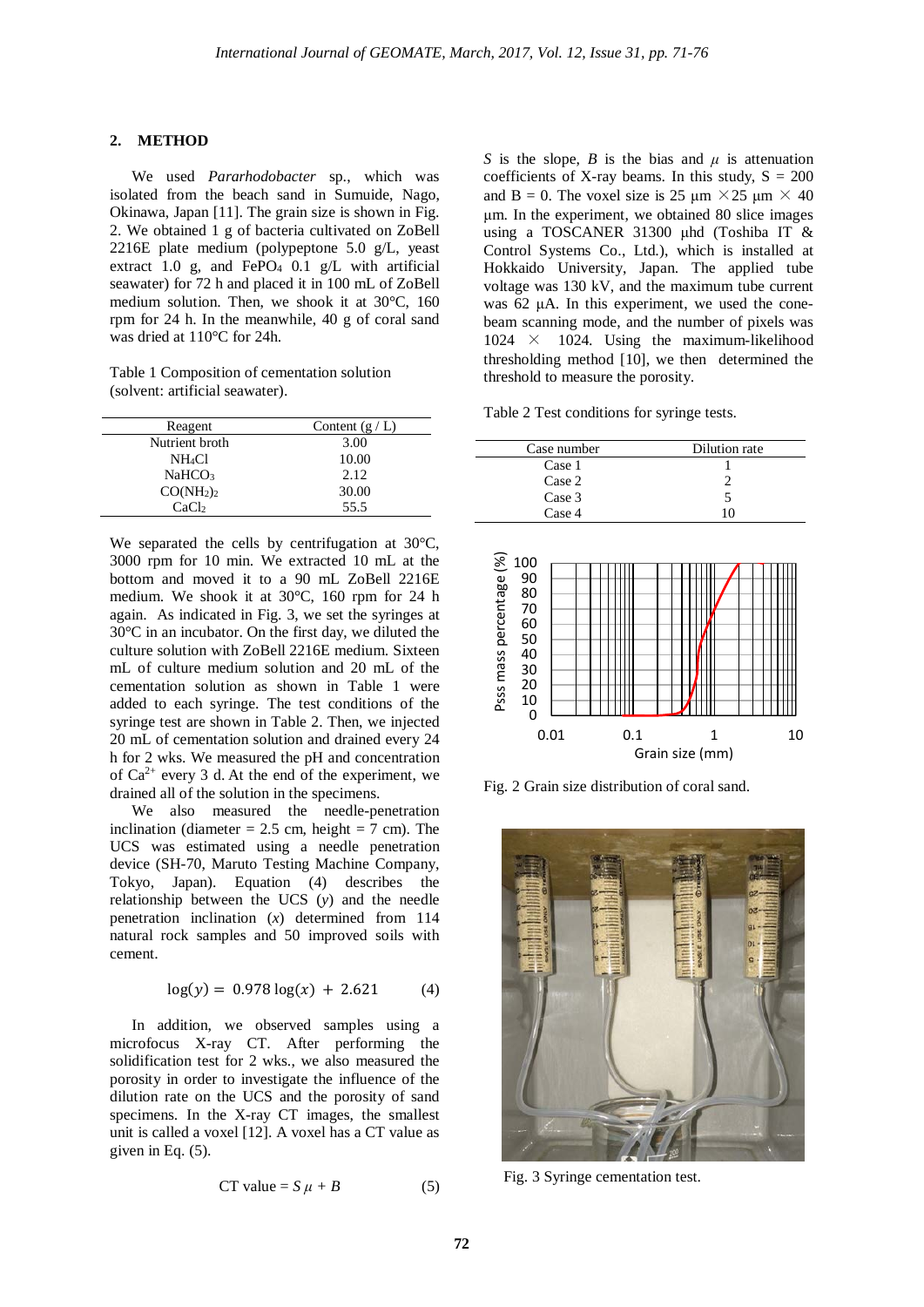#### **3. RESULTS**

The sand was cemented, as shown in Fig. 4, and as shown in Fig. 5, the UCS increase as the dilution rates decrease. One explanation for this is that the UCS is related to the number of bacteria. Moreover, the sand in Case 4 was cemented only at the surface (2-cm thick). For cases 1 and 2, the estimated UCS value tended to be higher than in cases 3 and 4. For case 1, the UCS at the upper edge is a maximum of 7 MPa. For case 4, the UCS at the bottom edge is 0 MPa. This point was not solidified. The bottom UCS is markedly low since the amount of bacteria is sufficiently small. In addition, we estimated the amount of  $CaCO<sub>3</sub>$  in the sand based on the  $Ca<sup>2+</sup>$ concentration of the drainage at 3, 6, 9, 12, and 14 d. From Fig. 6, the amount of CaCO**<sup>3</sup>** increased for all cases with time. However, the slope of Case 1 on the graph is highest. The amount of CaCO**<sup>3</sup>** tended to rise significantly when we used dilution rates of 1 and 2. We also measured the pH at the drainage. As shown in Fig. 7, the pH decreases with time. From the above, the amount of bacteria decreased with time. Fig. 8 shows X-ray CT images of all cases. The brighter areas represent higher density regions, while the darker areas represent lower density regions. Further, the porosity values for all cases are shown in Table 3. The results clarified that a lower dilution rate results in a decreased porosity of the sand specimen and an increase in the UCS.



Fig. 4 Syringe specimen of Case 1 after 14 d of curing.



Fig. 5 The UCS of each specimen







Fig.7 Variation in the pH values of drainage.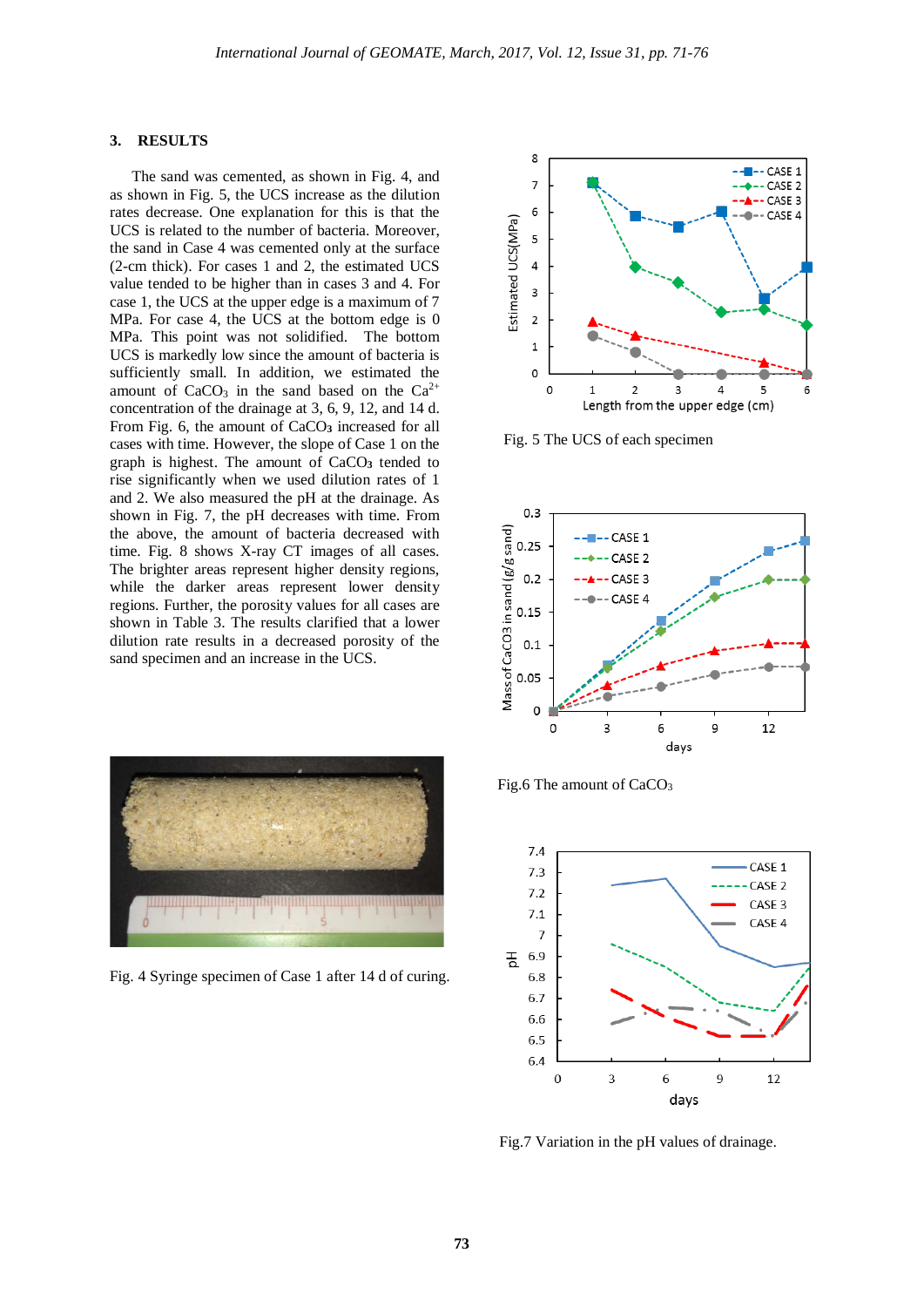

Fig. 8 X-ray CT images at the upper edge.

| Case number      | Porosity at the upper edge $(\%)$ | Porosity at the bottom edge $(\%)$ |
|------------------|-----------------------------------|------------------------------------|
| without bacteria | 42.9                              | 50.6                               |
| Case 1           | 31.0                              | 32.7                               |
| Case 2           | 31.8                              | 34.8                               |
| Case 3           | 31.6                              | 40.0                               |
| Case 4           | 33.0                              | 39.6                               |

Table 3 The porosity based on the syringe test.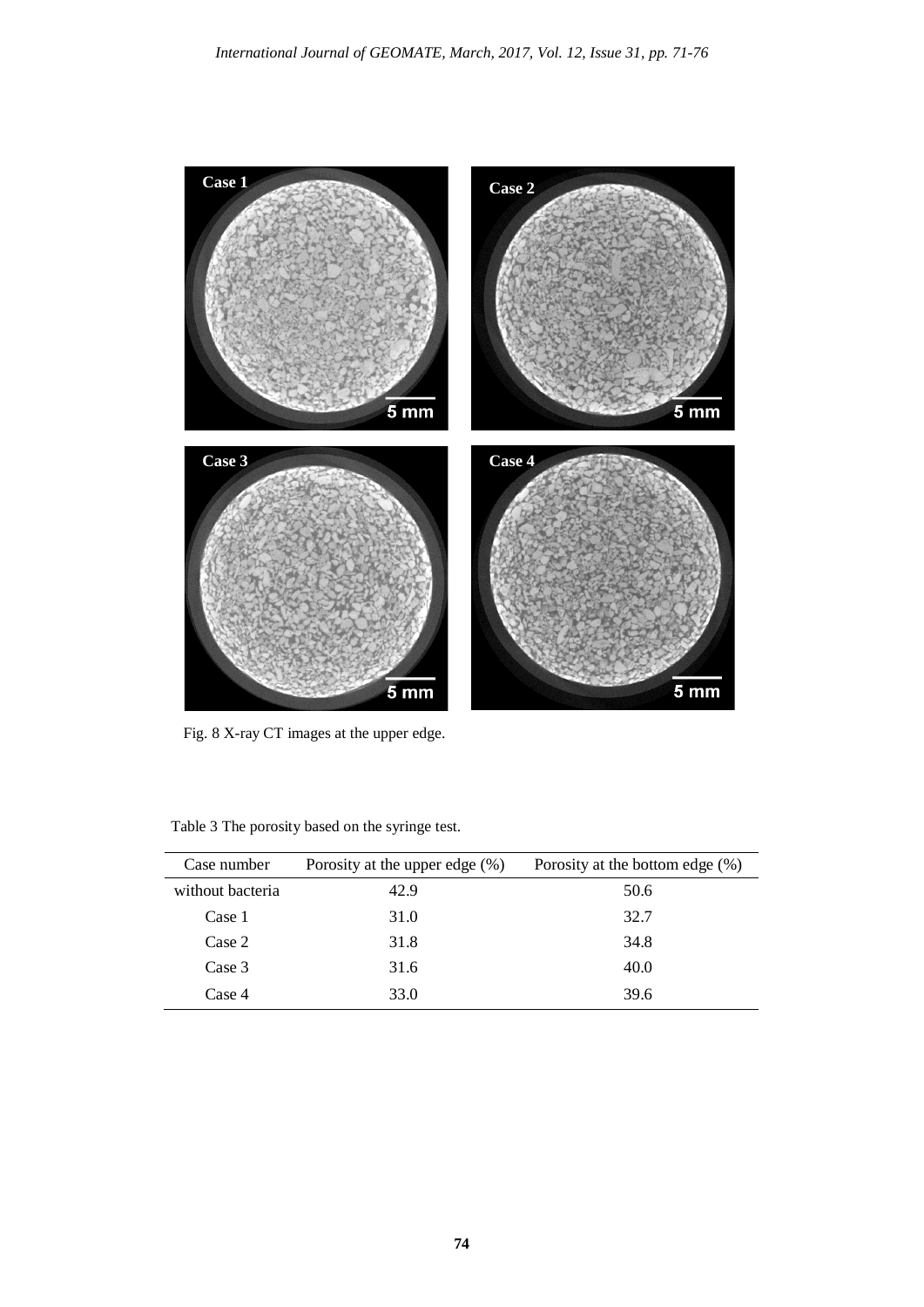#### **4. DISCUSSION**

As shown in Fig. 9, there is a relationship between the porosity (n) and UCS  $(q_u)$  (Eq.  $(6)$ ) (correlation coefficient: 0.5956).

$$
q_u = -0.6092 n + 23.787 (R^2 = 0.5956)
$$
 (6)

There is a negative correlation between UCS and the porosity. This negative correlation closely agrees with previous research. Miyagi and Komiya [13] reported the relationship between UCS and porosity (Eq. (7)) (correlation coefficient: 0.291) of natural sandy limestone in Okinawa, Japan.

$$
q_u = -0.7616 n + 30.55 \text{ (R}^2 = 0.291) \tag{7}
$$

The porosity and UCS is found to be smaller than the values for natural beachrock. From this graph, if all voids are filled with precipitation, the strength will increase to 23.8 MPa. In the case where the porosity is greater than 39.0%, the specimen is not solidified. For the same porosity, UCS is different, and this is because the initial porosity is different. The number of samples is low, and more samples are therefore needed.



Fig. 9 Relation ship between Estimated UCS and Porosity

# **5. CONCLUSION**

In this study, we cemented sand specimens using different dilution rates with a culture solution to determine the effects of various conditions on the USC and porosity. The main findings of this study are as follows:

- (1) The sand specimens were cemented up to 7 MPa after 14 d using one dilution rate. The lower dilution rate is, the higher UCS is.
- (2) We observed the filling of the pore with precipitation.
- (3) There is a negative correlation between UCS and porosity.

### **6. REFERENCES**

- [1] A. Al Qabany, K. Soga *et al.*, "Factors Affecting Efficiency of Microbially Induced Calcite Precipitation," Jounal Geotech. geoenvironmental Eng., Vol. 138, No. 8, pp. 992–1001, 2012.
- [2] L. A. Van Paassen, R. Ghose *et al.,* "Quantifying Biomediated Ground Improvement by Ureolysis : Large-Scale Biogrout Experiment,' Jounal Geotech. geoenvironmental Eng., Vol. 136, No. 12, pp. 1721–1728, 2010.
- [3] V. Achal and S. Kawasaki, "Biogrout: A Novel Binding Material for Soil Improvement and Concrete Repair," Front. Microbiol., Vol. 7, No. 3, pp. 9–11, 2016.
- [4] M. Li, Q. Fu *et al.,* "Bio-grout based on microbially induced sand solidification by means of asparaginase activity," Sci. Rep., Vol. 5, pp. 1–9, 2015.
- [5] J. T. Dejong, M. B. Fritzges *et al.*, "Microbially Induced Cementation to Control Sand Response to Undrained Shear," Jounal Geotech. geoenvironmental Eng., Vol. 132, no. 12, pp. 1381–1392, 2006.
- [6] T. Danjo and S. Kawasaki, "Microbially Induced Sand Cementation Method Using Pararhodobacter sp Strain SO1, Inspired by Beachrock Formation Mechanism," Min. Mater. Process. Inst. Japan, No. 1, 2016.
- [7] T. Danjo and S. Kawasaki, "A Study of The Formation Mechanism of Beachrock in Okinawa, Japan: Toward Making artificial Rock," Int. J. GEOMATE, Vol. 5, No. 1, pp. 634–639, 2013.
- [8] M. Nakibul H. Khan, S. Shimazaki *et al.,* "Coral Sand Solidification Test Through Miceobial Calcium Carbonate Precipitation Using Pararhodobacter sp.," Int. J. GEOMATE, Vol. 11, No. 26, pp. 2665–2670, 2016.
- [9] V. S. Whiffin, L. A. van Paassen *et al.,* "Microbial Carbonate Precipitation as a Soil Improvement Technique," Geomicrobiol. J., Vol. 24, No. 5, pp. 417–423, 2007.